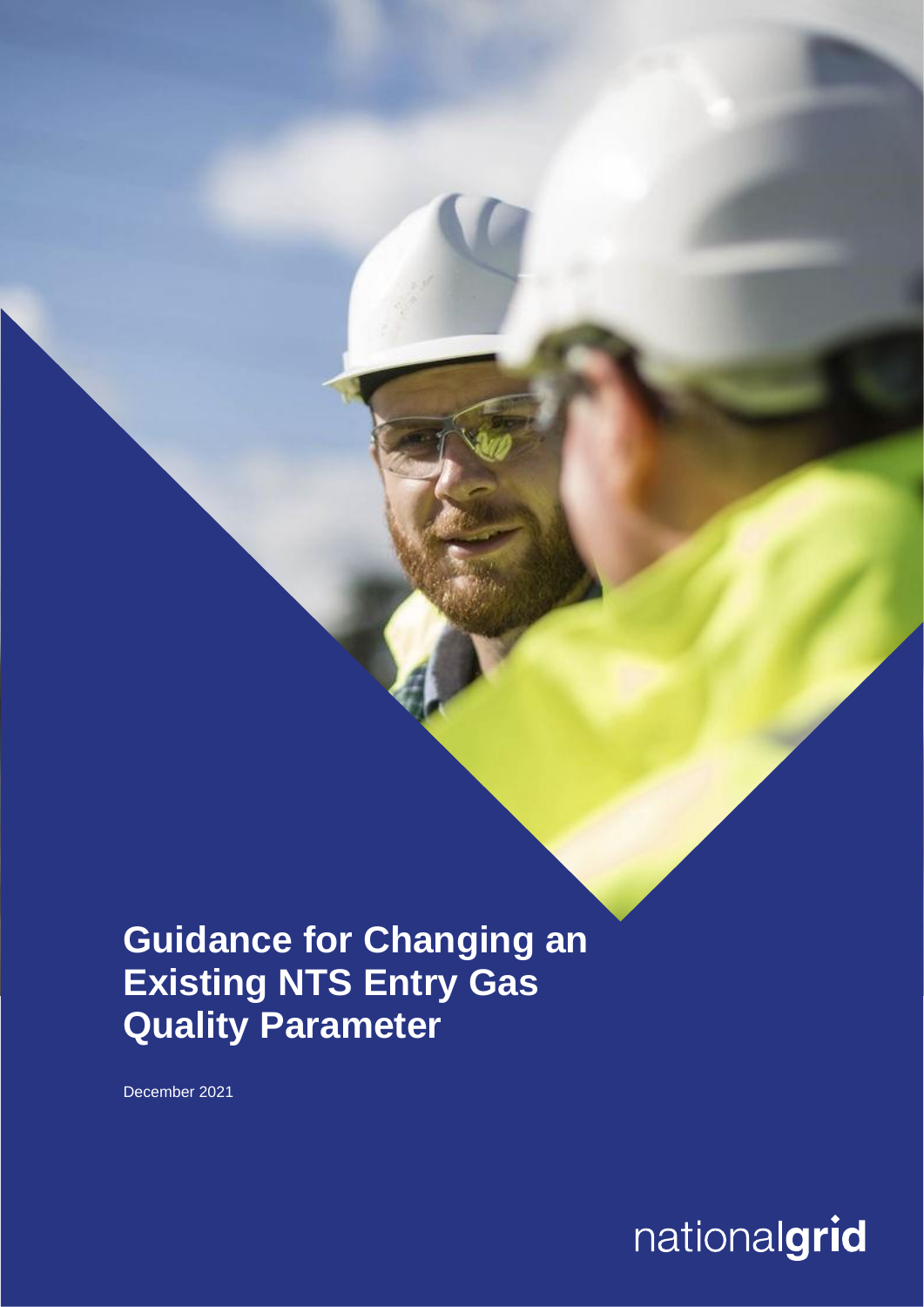## **Document Revision History**

| <b>Version</b> | Date of Issue                  | <b>Notes</b>                                                |
|----------------|--------------------------------|-------------------------------------------------------------|
| 0.1            | 21 <sup>st</sup> October 2021  | Draft circulated to GMAP members for reivew<br>and comment. |
| 0.2            | 03rd November 2021             | Implementation of modification 0772s                        |
| 1.0            | 01 <sup>st</sup> December 2021 | For external publication                                    |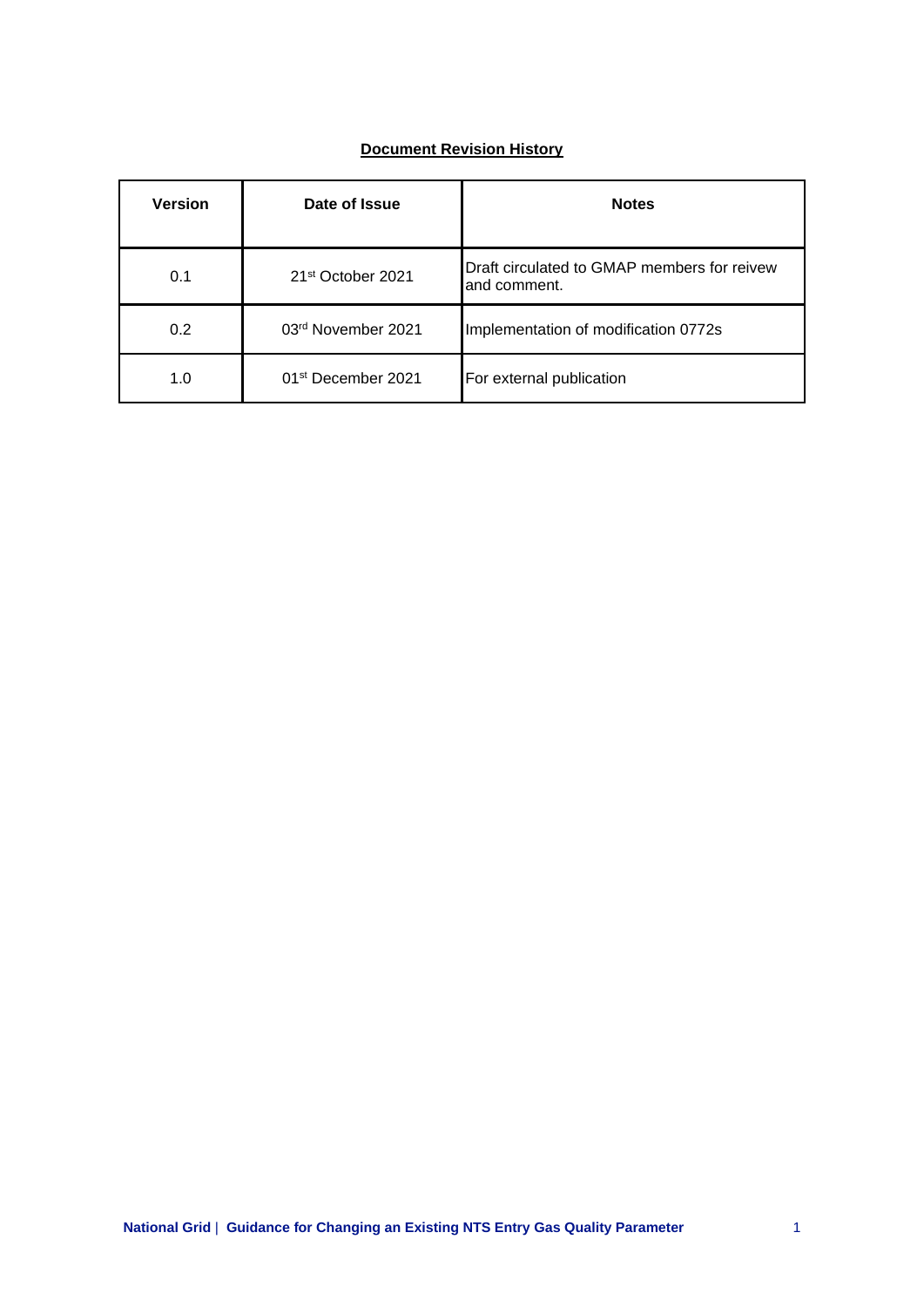## **Contents**

| Section 1: Introduction                                         | Page 3  |
|-----------------------------------------------------------------|---------|
| Section 2: Change Categories                                    | Page 3  |
| Section 3: Minor Modification Process                           | Page 4  |
| Section 4: Market Rules                                         | Page 5  |
| Section 5: Network Analysis and Joint Risk Assessment           | Page 6  |
| Section 6: System Changes                                       | Page 6  |
| Section 7: Contractual Changes                                  | Page 7  |
| Section 8: Costs and Reconciliation                             | Page 7  |
| Section 9: Summary                                              | Page 7  |
| Annex A: Diagram to aid Guidance on Delivery Facility Operators |         |
| Changing Existing Entry Gas Quality                             | Page 8  |
| Glossary of Acronyms                                            | Page 9  |
| Associated documents                                            | Page 10 |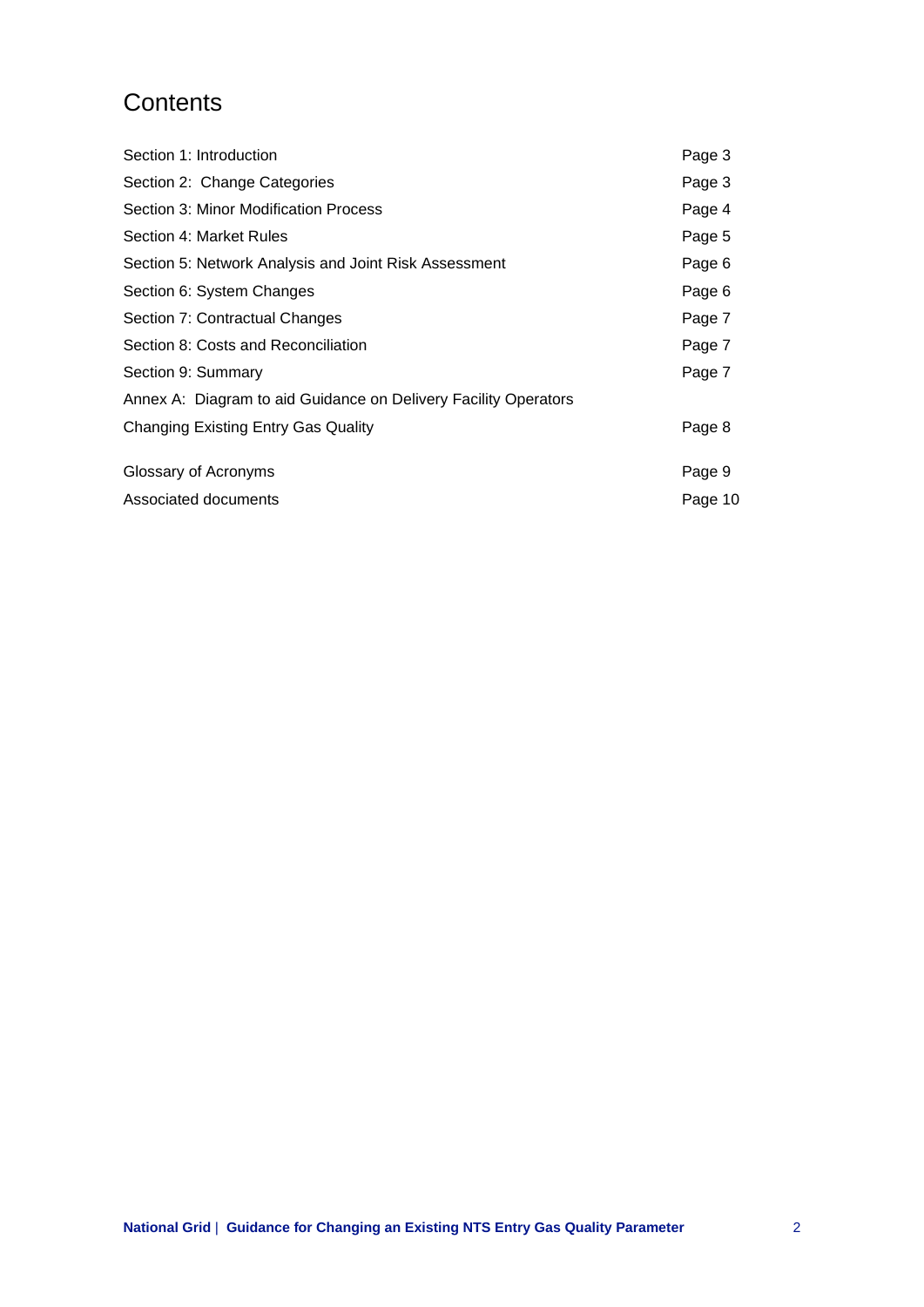#### **Section 1: Introduction:**

This guidance document has been created by National Grid Gas (NGG) in response to stakeholder feedback received during the development of our Gas Markets Plan Project 'Implementing the Proposed Gas Quality Standards'. The aim is to explain the NTS contractual and market change processes for changing a gas quality parameter within a connection agreement i.e. a Network Entry Agreement (NEA), Storage Connection Agreement (SCA) and an Interconnector Agreement (IA). It is therefore likely to be of primary interest to Delivery Facility Operators (DFOs) but may also serve as a reference source for other GB gas market participants.

The Gas Safety (Management) Regulations 1996 (GS(M)R) set out certain minimum legal requirements that gas transported on our network must comply with. When assessing any request for change, we will need to ensure that we can continue to meet our GS(M)R obligations as well as other relevant legislation and existing contractual obligations. This document describes the key elements which need to be completed:

- Change Categories
- Minor Modification Process
- Uniform Network Code (UNC) market change rules
- Network Analysis & Joint Risk Assessment
- System changes
- Contractual changes
- Costs and Reconciliation

Please note that certain terms in this document are defined in the Uniform Network Code (UNC) and when this occurs the expressions have capital letters at the beginning of each word.

If you require further details or wish to provide feedback regarding any of the information contained within this guide you can contact us via email at:

## [.box.UKT.Customerlifecycle@nationalgrid.com](mailto:.box.UKT.Customerlifecycle@nationalgrid.com)

Or by post to: Gas Connections Contract Manager Commercial National Grid plc National Grid House Warwick Technology Park Gallows Hill Warwick CV34 6DA

## **Section 2: Change Categories**

Requests to change gas quality parameters may fall into one of three categories:

- 1. Change to a GS(M)R parameter that is within the relevant GS(M)R limit
- 2. Change to a GS(M)R parameter that is outside the relevant GS(M)R limit
- 3. Change to a non-GS(M)R parameter

Changes to specifications within GS(M)R parameters will normally be acceptable, subject to completion of relevant processes that are described in this guide, including assessment of impact to other parties connected to the NTS. An exception is the level of oxygen content, for which we typically require a lower concentration that that set out in GS(M)R due to the potential for adverse impacts on some of our exit customers.

Where a customer wishes to change a GS(M)R parameter to a value outside that which is specified in GS(M)R, such a request will be considered where it is to apply for a limited duration and is at a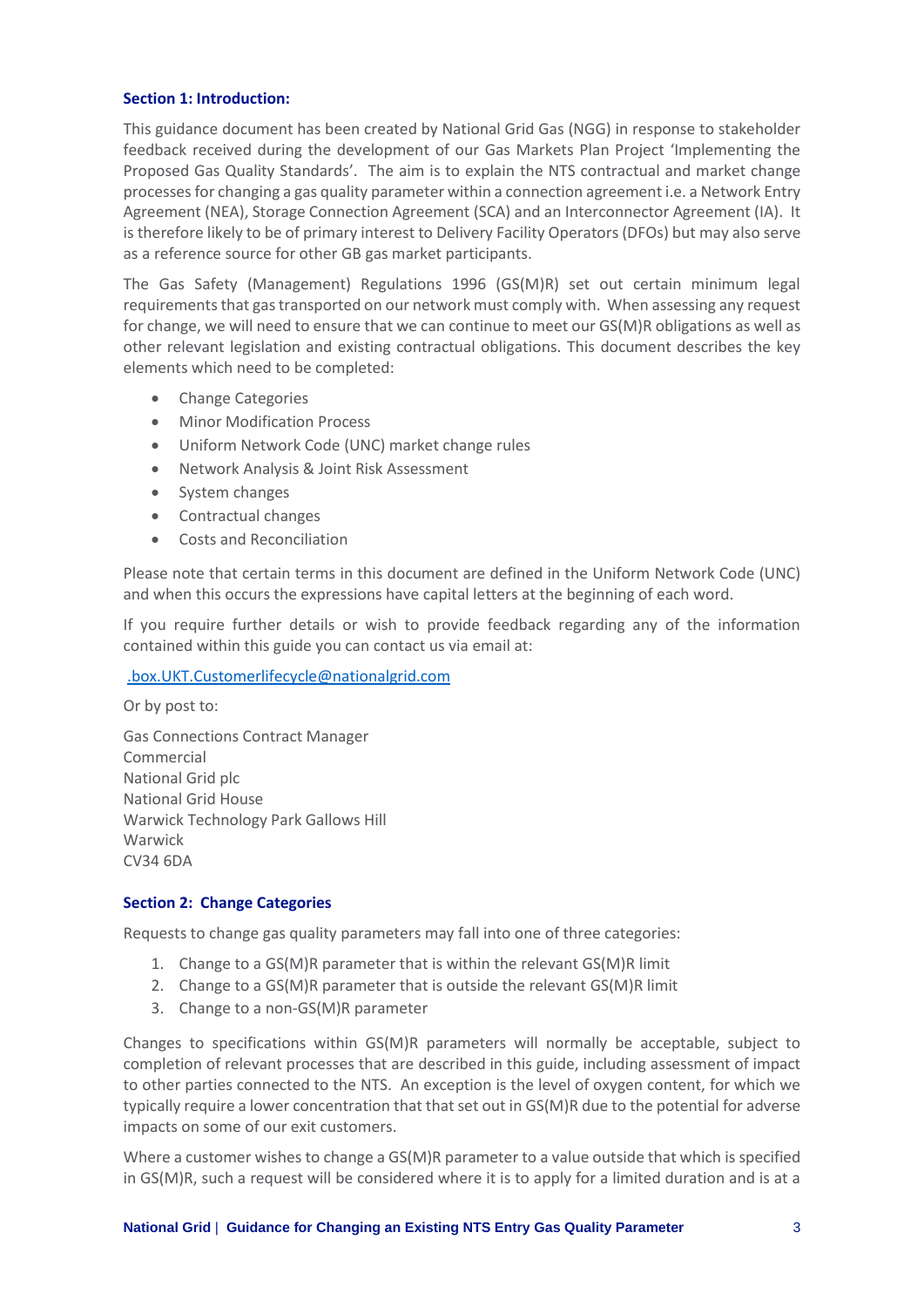location where other supplies of gas are received by NGG that would be capable of blending with the requesting customer's gas prior to its entry onto the GS(M)R network.

Changes to contractual parameters that are not specified within GS(M)R can also be considered, such as carbon dioxide content. Whilst acceptable limit values are not restricted directly by legislation, requests for change still need to be assessed to determine any NTS network integrity impacts and NGG's ability to continue to meet its other contractual obligations. In the case of requests to increase carbon dioxide content, a carbon cost assessment is likely to be required to be produced by the customer as part of the UNC process to demonstrate the value of the chosen option against alternatives.

It is important for customers to appreciate that all requests for change involve some degree of assessment and that in order to progress them, the customer will normally have some money at risk pending the outcome of such assessments.

#### **Section 3: Minor Modification Process**

This section outlines the minor modification process (Application to Offer A2O) for existing NTS Entry Connections which we use to support the contractual changes in the NEA, SCA & IA agreements for gas quality parameters. The minor modification process assumes there is no physical removal or installation of NGG assets.

To start the process an initial pre-application meeting can be offered to any customer wishing to change their gas quality parameters to an existing entry connection to the NTS. Discussion points for this meeting would typically include: Application to Offer (A2O) process, timescales, costs, analysis, and discussion relating to the market change rules. This can be arranged by sending an email to:

.box.ukt.customerlifecycle@nationalgrid.com.

If NGG considers that it may be feasible to implement the requested change, the customer would be invited to submit an application via our online applications portal (Gas Connections Portal) in order to progress the minor modification. The requested gas quality parameter change should be specified in Section B, Summary of Connection Application.

For further information on the Gas NTS Connection Application the following document has been created to walk through the process.

## Link: [National Grid Transmission System: Gas Connection Application Guide](https://www.nationalgrid.com/uk/gas-transmission/document/125446/download)

A Gas Connection Portal Guide has also been developed to provide further guidance on how to register as a user of the portal and make an application.

#### Link: [Customer Portal User Guide](https://gas-connections.nationalgrid.com/CustomerPortal/#/landing)

A Connection Application Fee will be required to be paid following submission of the application form and the requested technical data being provided. Once NGG has deemed the application Competent, the customer will be advised that a Connection Offer will be produced within 6 months, also network analysis and scoping of the work will begin (please refer to Section 5). Typically, the Connection Offer will include a modification agreement, scope of work (not a conceptual design study), a cost estimate, and an indicative timeline. The Connection Application Fee will be reconciled against the actual outturn costs incurred by National Grid. We will endeavour to produce a Connection Offer as quickly as possible depending on the scope of the change and will commence activities in parallel for example to align with the UNC process where requested by the customer. Annex A is a high level diagram outlining the processes in this document for further guidance.

As at January 2021, the Connection Application Fee for a Minor Modification is £30,000 (excluding VAT). Details of our current Application Fees are stated in The Statement for Gas Transmission Connection Charging which is published on our website. [The Statement for Gas](https://www.nationalgrid.com/uk/gas-transmission/document/134581/download)  [Transmission Connection Charging](https://www.nationalgrid.com/uk/gas-transmission/document/134581/download)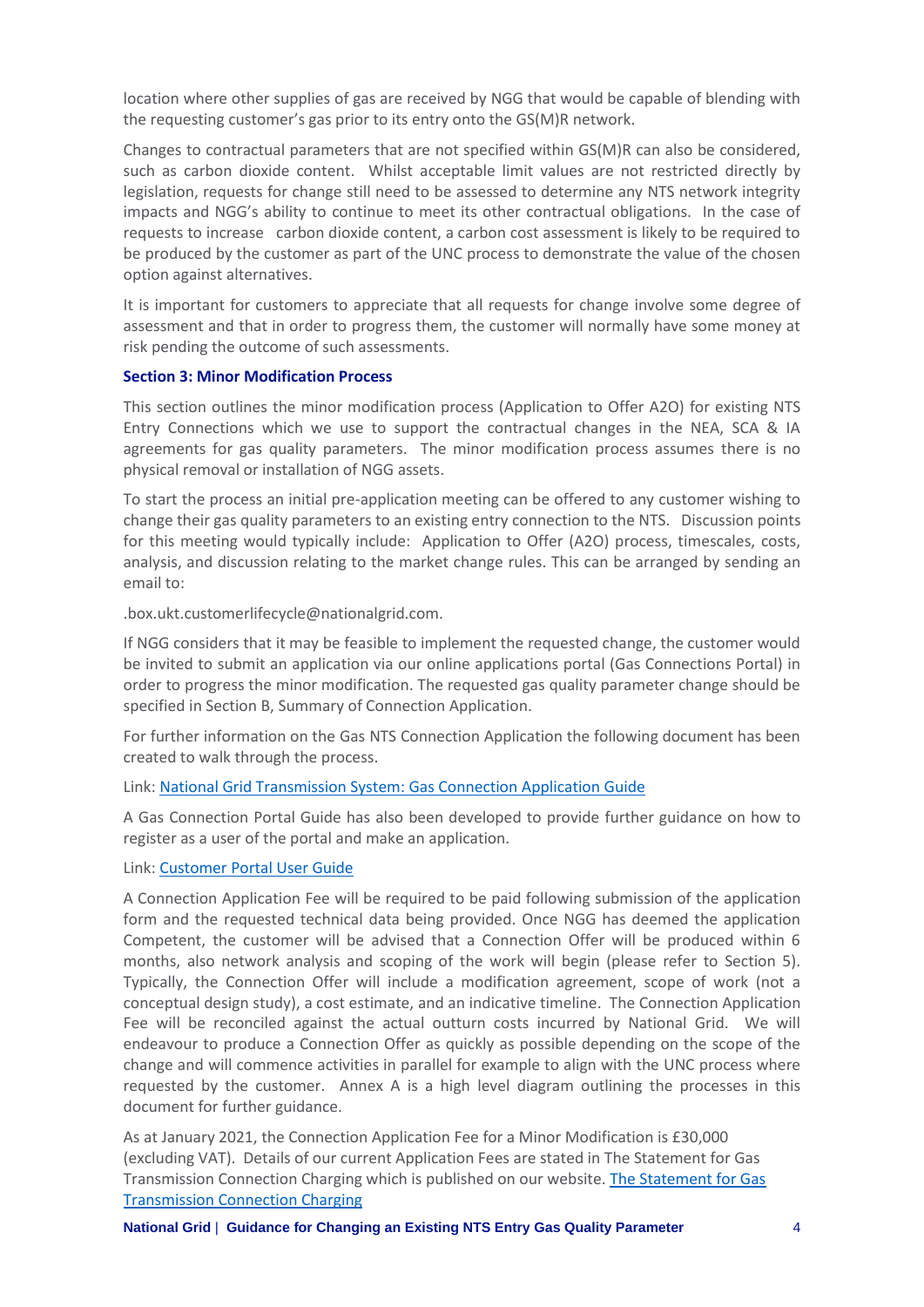Customers should note that at this stage it will not be possible to confirm whether the request can be implemented; rather the purpose of the minor modification process is to facilitate the necessary assessments that are explained later in this guide. A Connection Offer will be open for acceptance by the customer for a period of three (3) months and if the customer does not accept within this period the Connection Offer lapses. To accept the offer the modification agreement will need to be signed and returned to NGG.

## **Section 4: Market Rules**

A change to a gas quality parameter at an NTS entry point alters the terms on which NGG accepts gas for delivery from shippers at that entry point for the purposes of the UNC. It may also have an impact on other customers connected downstream. There is normally therefore a requirement to engage with parties who may be impacted by the request for which the rules are set out in the UNC. This section summarises those rules and provides guidance on timelines.

The UNC currently has four different potential processes to enable a gas quality parameter to be changed within a connection agreement. $1$  NGG will consider the most appropriate route in each case and seek agreement to this with the requesting party.

## **1. Enabling Modification:**

The 'enabling modification' process is where a UNC modification is raised to make the gas quality change within an existing connection agreement. No text is changed within UNC as a result, rather its approval 'authorises' us and the relevant operator to execute the desired change in the connection agreement.

An enabling modification is required to go through the standard formal UNC governance processes which includes a workgroup, the creation of a modification report, a formal consultation and decision (by the UNC Panel if designated as 'self-governance' or otherwise by Ofgem). It is currently the primary way gas quality changes are made. It is an open and transparent process which the industry can fully engage with and is suitable for requests for change at entry points where multiple shippers deliver material volumes of gas. We require the operator requesting the change to raise the enabling modification. The terminal operator may either become a UNC shipper to be eligible to do this or may arrange for a current shipper to raise the modification on their behalf. The average time for a gas quality change to go through this process is about one year.

## **2. Signatories of capacity holders**

This is an alternative to the enabling modification process, whereby, National Grid NTS shall notify the industry of the proposed change and provide network analysis in order for parties to provide a view as to whether they feel they may be impacted by the change. If no objection is received within a ten business day window then National Grid will agree the change in writing with the UNC shippers that hold NTS entry capacity at that relevant entry point. Should an objection be received then the proposed change will follow the enabling modification route. Changing the gas quality via this route tends only to be used for single shipper sites or small volumes.

## **3. Inert gas limit change**

The UNC inert gas limit rule currently allows changes to certain inert levels to be made without industry consultation. For the purposes of the UNC, inert gas limits mean specifically that the carbon dioxide limit shall be not more that 2.5% (molar), while there is no direct limit on nitrogen levels<sup>2</sup>. It should be noted that the total inerts content (CO2 & N2) should not normally exceed 7%.

**National Grid** | **Guidance for Changing an Existing NTS Entry Gas Quality Parameter** 5

<sup>1</sup> UNC: Transportation Principal Document, Section I, 2.2.2 (a) & (b)…

<sup>2</sup> UNC: Transportation Principal Document, Section I, 2.2.3 (b) & 2.2.7 (a).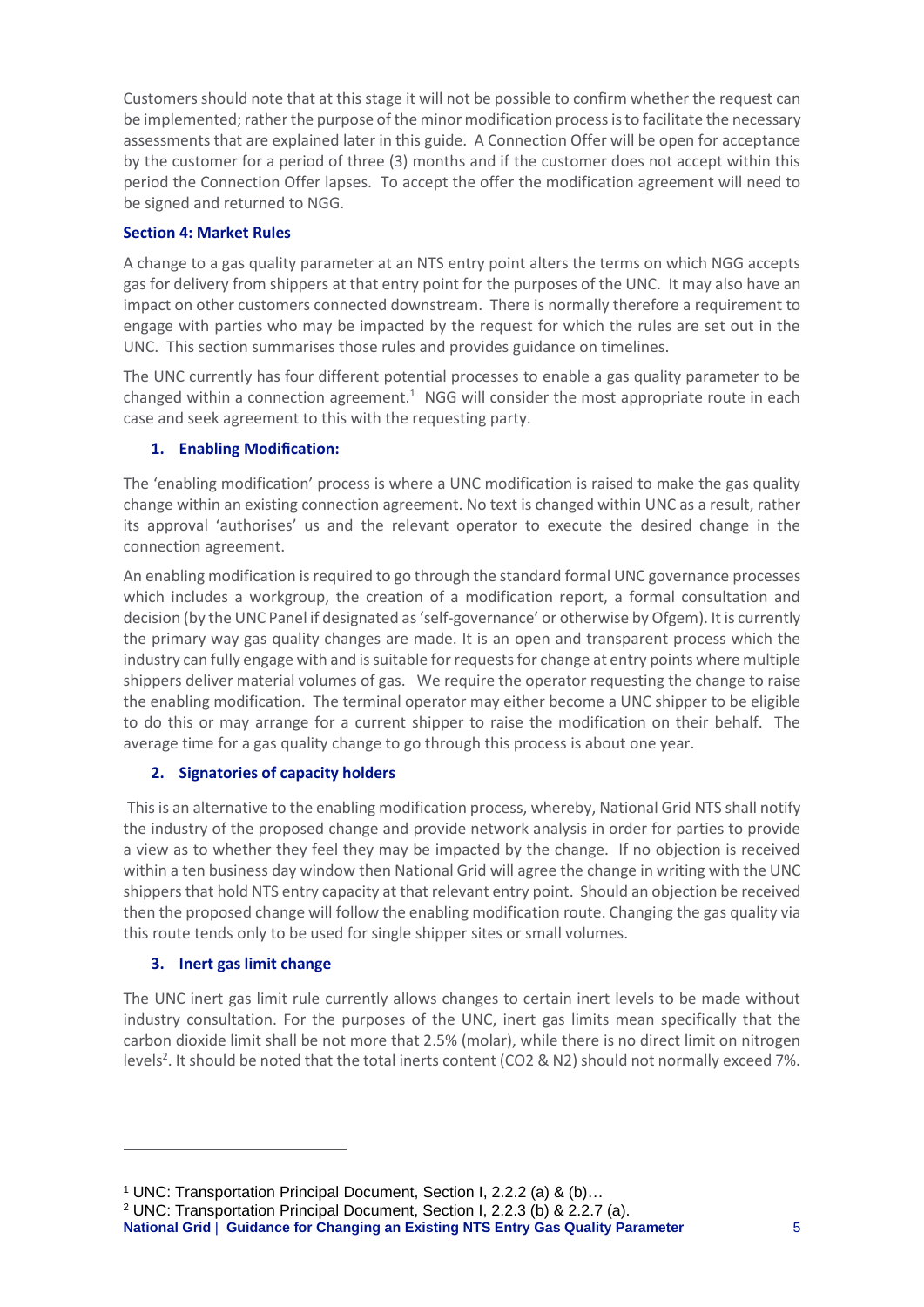## **4. Legislation change**

The final way a gas quality parameter can be changed within an NTS connection agreement is if changes are required to comply with a legal requirement. In that scenario gas quality changes could be made without industry consultation. This allows contractual changes to be implemented, for example if a limit or range were to be narrowed/ reduced or became no longer applicable.

If a change in legislation is expected to result in multiple requests to change a gas quality limit(s) and/or introduce a new limit that multiple parties may wish to access, then NGG may consider raising a UNC modification to put the revised limit(s) into the UNC itself to enable a wider range for an existing limit(s) and/or a new limit(s) to be accessed by customers. In such cases, the need for the A2O process may be removed.

In respect to timelines for both the minor modification process and the market change process and in particular the enabling modification, there is the potential for these processes to be run in parallel and we would seek to facilitate this where requested by the customer. Please refer to Annex A diagram for further information.

## **Section 5: Network Analysis and Joint Risk Assessment**

This section outlines information relating to network analysis and the joint risk assessment. This is to examine whether the proposed change could have an impact on NGG assets (such as compressors) and the extent to which the gas would be likely to penetrate into the network to inform whether Distribution Networks or other Directly Connected customers may be impacted.

As part of the process, network analysis would normally be required, and the results shared with the customer and the industry. We will work with the customer to establish suitable scenarios to model, to assess the potential penetration of the relevant supply source into the network and thereby which offtakes might be impacted by the requested change. The modification fee will cover what needs to be assessed and the analysis. Timelines for this activity may be dependent on the change being proposed and the market change route. For guidance the cost of gas quality modifications network analysis is estimated to cost in the range of £9,500 to £14,000 and this is part of the modification fee.

In respect to sharing the information, the market rules section above outlines this. Should the route be via an enabling modification, the network analysis will be presented and developed further as part of the UNC modification workgroup discussions. If the route is to gain consent from capacity holders at the entry point, then the network analysis will be shared with the customer and with the industry as explained in Section 4.2.

In respect to the gas quality change a joint risk assessment (GQ/8) may be required, dependant on the change being requested. This assessment is from a technical point of view, whether there are any concerns from a NTS integrity perspective (such as compressors) and to ensure we can continue to comply with our GS(M)R obligations.

## **Section 6: System Changes**

As part of the minor modification process and the Connection Offer a scope of work will be developed based on the operational parameters and gas quality parameters provided. The system changes identified will commence in line with the indicative timeline outlined in the connection offer once the modification agreement has been signed and if identified any further costs invoiced. These may include a requirement to re-range telemetry settings and/or operational alarm limits.

All gas quality equipment shall be evaluated against the principles of ISO 10723 and as part of this process it will be confirmed if an ISO Performance Evaluation is required and whether the Calibration/Test Gas Specifications are still valid with Telemetry 'End to End' Testing being completed.

If new customer equipment were to be installed as part of the modification, NGG would then want to: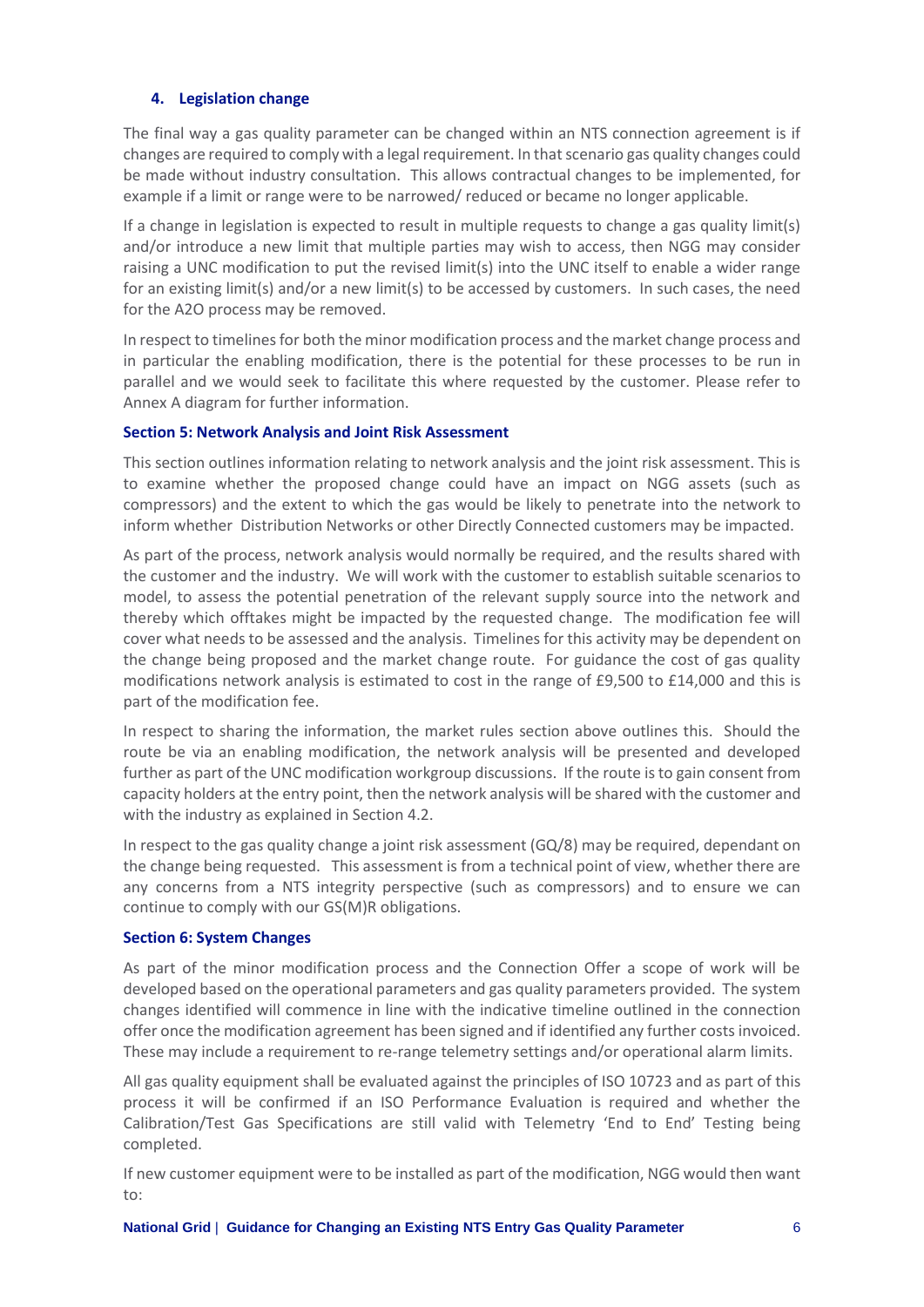- o Review the Functional Design Specification (FDS).
- o Review any relevant Factory Acceptance Tests (FAT) procedures and witness FAT.
- o Review any relevant Site Acceptance Tests (SAT) procedures and witness SAT including ISO 10723 Performance Evaluations (if applicable).
- o Review FAT/SAT/ISO 10723 Reports.

#### **Section 7: Contractual Changes**

Upon completion of the required approvals, NGG will draft the gas quality changes to the contractual agreement and these will be reviewed with the customer. The revised contractual agreement can then be executed between NGG and the customer.

#### **Section 8: Costs and Reconciliation**

This section outlines costs and reconciliation activities associated with a minor modification.

As mentioned in Section 3, Connection Application Fees may be reconciled in accordance with Section V, paragraph 13.2 of the Uniform Network Code once the modification agreement has been signed or the Offer has lapsed.

In respect to costs outlined in the modification agreement and the scope of works a cost estimate is provided to reflect the best available information at the time. Any payments required by the customer will be outlined as part of the scope of works. On completion of the project a reconciliation of the amount(s) invoiced to actual costs will be undertaken, with further details outlined in the minor modification agreement.

Cost recovery arrangements for gas quality limit changes was discussed at the Transmission Workgroup on 1<sup>st</sup> October 2020, and the links below provide more detailed information about which costs are recoverable from the customer as part of this process.

Link: [Cost Recovery Arrangements for Gas Quality Limit Changes](https://www.gasgovernance.co.uk/sites/default/files/ggf/2020-09/4.0%20Funding%20of%20Gas%20Quality%20Limit%20Changes%20-%20Tx%20WG%20-%201.10.20.pdf)

Link: [The Statement for Gas Transmission Connection Charging](https://www.nationalgrid.com/uk/gas-transmission/document/134581/download)

#### **Section 9: Summary**

In conclusion, the aim of this document is to outline additional support and guidance for those parties that wish to change a gas quality parameter in a connection agreement with NGG. The Gas Market Plan research project noted that here is the potential for an increase in gas quality regulatory change over the next decade, which could subsequently lead to an increase in requests to change connection agreements from parties who haven't been through the process before.

Throughout the above guidance we have mentioned the importance of further discussions that will be required between NGG and customers to optimise timescales and to seek to ensure that resources are available to meet expectations.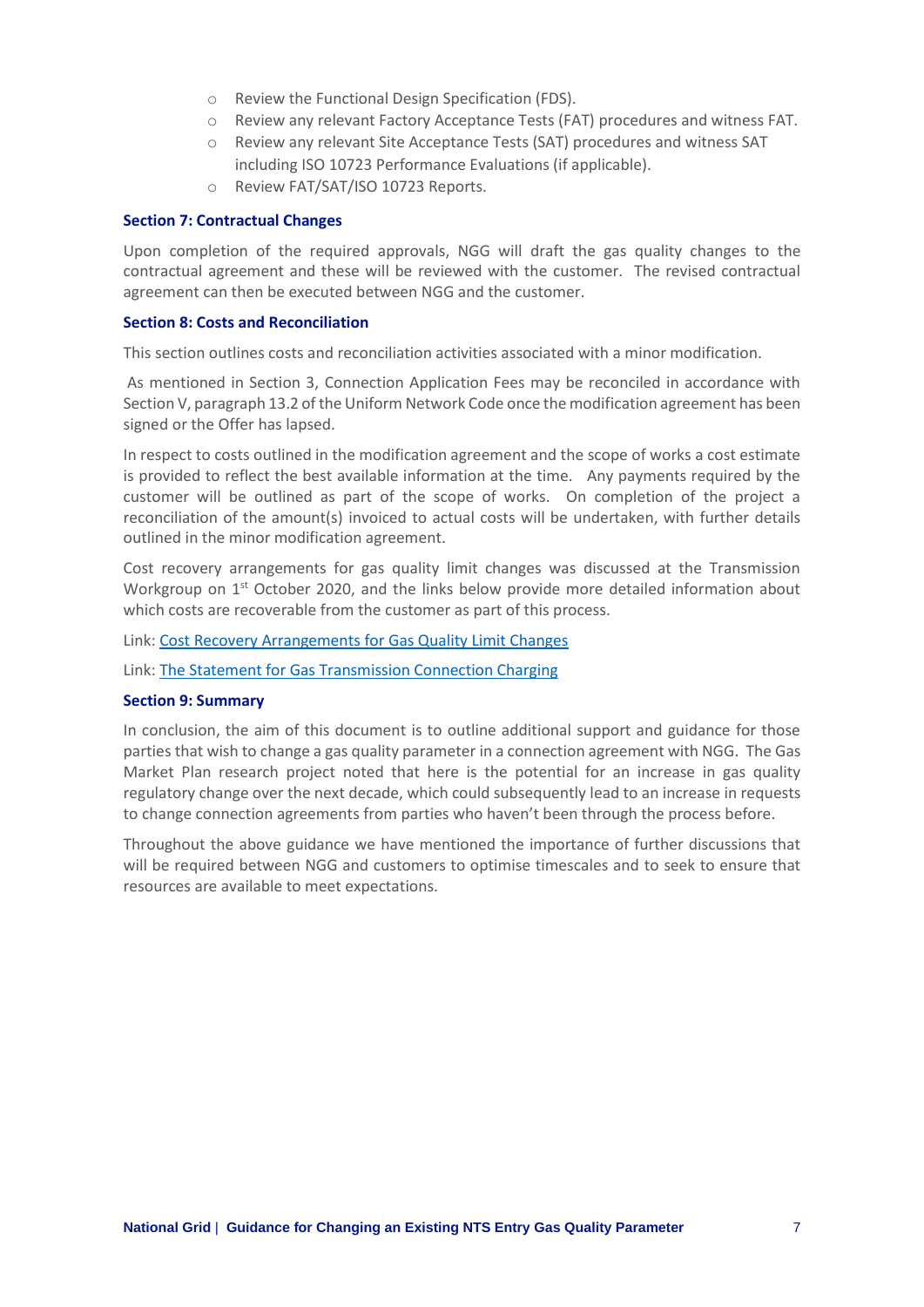## **Annex A: Diagram to aid Guidance on Delivery Facility Operators Changing Existing Entry Gas Quality**

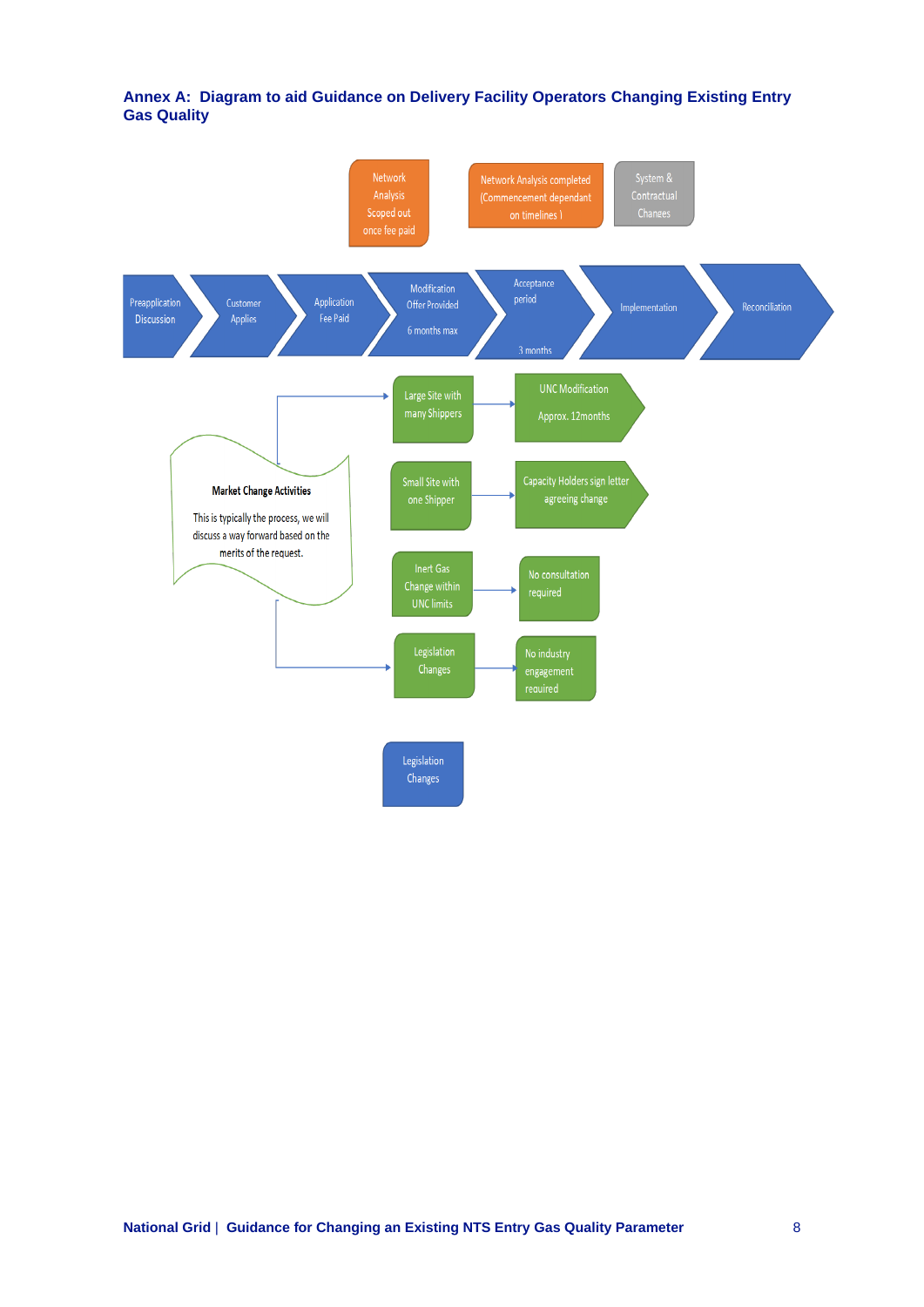## **Glossary of Acronyms**

| A2O        | Application to Offer                |
|------------|-------------------------------------|
| <b>DFO</b> | <b>Delivery Facility Operator</b>   |
| <b>FAT</b> | <b>Factory Acceptance Test</b>      |
| IΑ         | Interconnector Agreement            |
| <b>NTS</b> | National Transmission System        |
| <b>NEA</b> | Network Entry Agreement             |
| <b>SAT</b> | Site Acceptance Test                |
| <b>SCA</b> | <b>Storage Connection Agreement</b> |
| <b>UNC</b> | Uniform Network Code                |
|            |                                     |